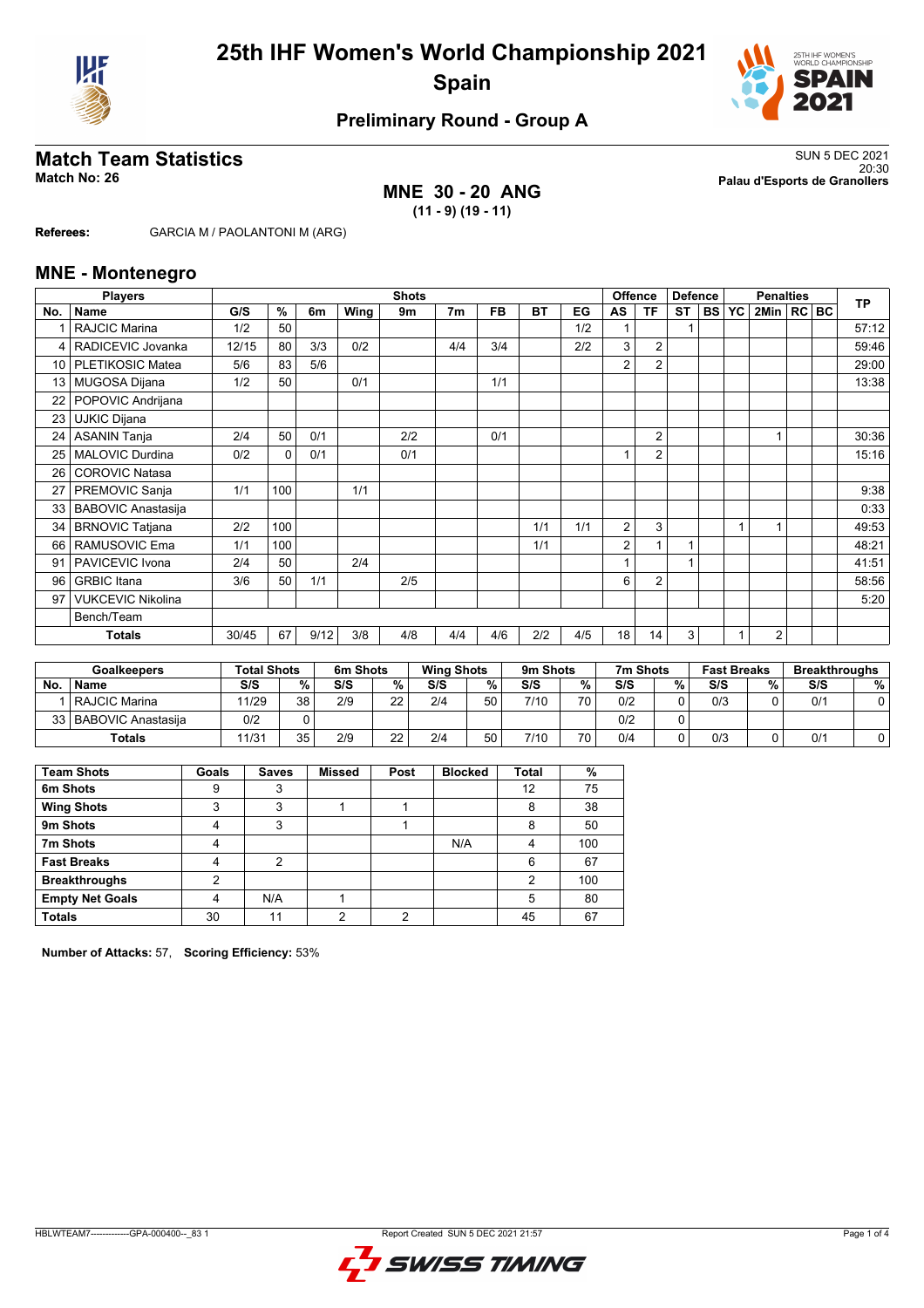

# **25th IHF Women's World Championship 2021 Spain**



## **Preliminary Round - Group A**

# **Match Team Statistics** SUN 5 DEC 2021

**MNE 30 - 20 ANG (11 - 9) (19 - 11)**

**Shots Distribution**

20:30 **Match No: 26 Palau d'Esports de Granollers**

**Referees:** GARCIA M / PAOLANTONI M (ARG)

#### **MNE - Montenegro**

| <b>Players</b><br>Goals / Shots |                    |               |         |                    |                      |              |     |              |            |                |                                   |              |
|---------------------------------|--------------------|---------------|---------|--------------------|----------------------|--------------|-----|--------------|------------|----------------|-----------------------------------|--------------|
| 1 RAJCIC M                      |                    | 4 RADICEVIC J |         |                    | 10 PLETIKOSIC M      | 13 MUGOSA D  |     | 22 POPOVIC A | 23 UJKIC D |                | 24 ASANIN T                       |              |
|                                 | 1/1                | 1/2           | $1/1$ . |                    | 1/2                  | 1/1          |     |              |            |                |                                   | $1/1$ $\Box$ |
| 1/1                             | 2/2                | 1/2           | $1/1$   |                    |                      | 0/1          | . . |              |            |                | 1/1                               |              |
|                                 | $\blacksquare$ 4/4 | 1/1           |         | $\blacksquare$ 2/2 | $2/2$ $\blacksquare$ |              |     |              |            |                | $\bullet$ $\bullet$ 0/1           | 0/1          |
| 1-Missed                        |                    | 1-Post        |         |                    |                      |              |     |              |            |                |                                   |              |
| 25 MALOVIC D                    |                    | 26 COROVIC N  |         |                    | 27 PREMOVIC S        | 33 BABOVIC A |     | 34 BRNOVIC T |            | 66 RAMUSOVIC E | 91 PAVICEVIC I                    |              |
|                                 | $0/1$ $\Box$       |               |         |                    |                      |              |     |              |            |                |                                   | $1/1$ $\Box$ |
| ■ 0/1                           |                    |               |         |                    |                      |              |     | 1/1          |            |                | $\blacksquare$ $\blacksquare$ 0/1 |              |
|                                 |                    |               |         |                    | $1/1$ $\blacksquare$ |              |     | 1/1          |            | 1/1            | $\blacksquare$ $\blacksquare$ 1/1 |              |
|                                 |                    |               |         |                    |                      |              |     |              |            |                | 1-Missed                          |              |



**Team** Goals / Shots

2-Missed 2-Post



# Saves / Shots

| 1/3 | 0/1 | 2/5 |
|-----|-----|-----|
| 2/4 | 1/2 | 2/3 |
| 0/7 | 2/2 | 1/4 |

| 1 RAJCIC M   |                             |                  |
|--------------|-----------------------------|------------------|
| 1/3          | $\overline{0}/\overline{1}$ | $\overline{2}/5$ |
| 2/3          | 1/2                         | 2/2              |
| 0/7          | 2/2                         | 1/4              |
| 33 BABOVIC A |                             |                  |
| 0/1          |                             | 0/1              |
|              |                             |                  |

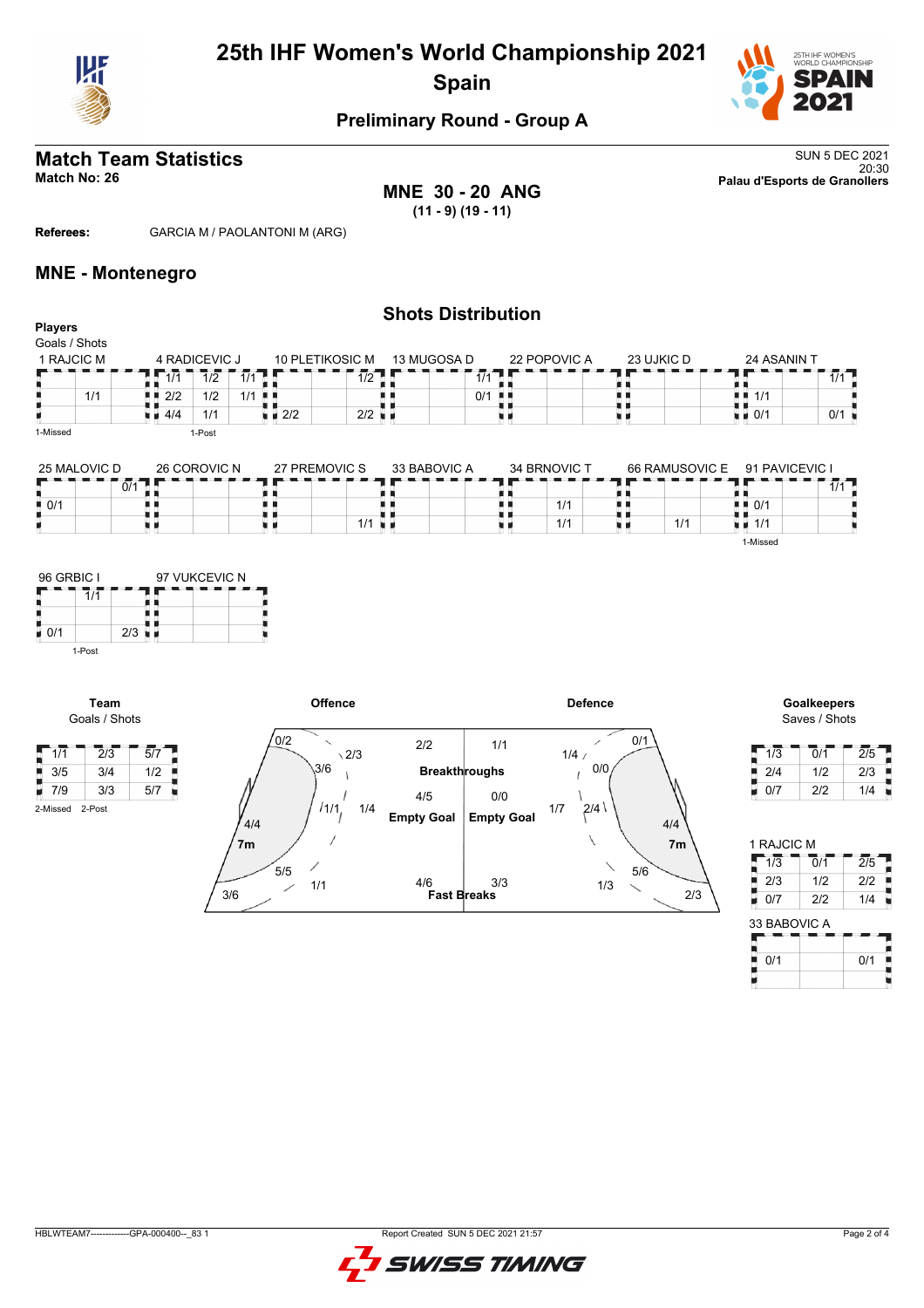



## **Preliminary Round - Group A**

### **MNE 30 - 20 ANG (11 - 9) (19 - 11)**

**Match Team Statistics** SUN 5 DEC 2021 20:30 **Match No: 26 Palau d'Esports de Granollers**

**Referees:** GARCIA M / PAOLANTONI M (ARG)

#### **ANG - Angola**

|                 | <b>Players</b>                     |       |     |      |      | <b>Shots</b> |                |           |           |    |                 | <b>Offence</b> | <b>Defence</b> |       | <b>Penalties</b> |   | <b>TP</b> |
|-----------------|------------------------------------|-------|-----|------|------|--------------|----------------|-----------|-----------|----|-----------------|----------------|----------------|-------|------------------|---|-----------|
| No.             | <b>Name</b>                        | G/S   | %   | 6m   | Wing | 9m           | 7 <sub>m</sub> | <b>FB</b> | <b>BT</b> | EG | AS              | <b>TF</b>      | <b>ST</b>      | BS YC | $2$ Min $ RC BC$ |   |           |
|                 | <b>ALBERTO Marta Samuel</b>        |       |     |      |      |              |                |           |           |    |                 |                |                |       |                  |   | 16:27     |
|                 | NENGANGA Vilma Pegado              | 0/1   | 0   | 0/1  |      |              |                |           |           |    |                 | 4              |                |       |                  |   | 15:10     |
| 5               | QUIZELETE Marilia Jacita Jose      | 0/1   | 0   |      | 0/1  |              |                |           |           |    |                 | 4              |                |       |                  |   | 36:47     |
| 6               | MACHADO Juliana Jose               |       |     |      |      |              |                |           |           |    | 2               |                |                |       |                  | D | 27:30     |
|                 | PAULO Helena Gilda Simao           | 1/4   | 25  |      |      | 1/4          |                |           |           |    | $\overline{2}$  | $\overline{2}$ |                |       |                  |   | 18:53     |
| 10 <sup>1</sup> | KASSOMA Albertina da Cruz          | 3/3   | 100 | 1/1  |      |              |                | 2/2       |           |    |                 |                |                |       |                  |   | 47:37     |
| 11              | <b>MARIO Liliane Martines</b>      |       |     |      |      |              |                |           |           |    |                 | $\mathbf{1}$   |                |       |                  |   | 7:44      |
| 12 <sup>2</sup> | SOUSA Helena Chidi Cawela de       |       |     |      |      |              |                |           |           |    |                 |                |                |       |                  |   | 36:31     |
| 13 <sup>1</sup> | FONSECA Natalia Mafiela Kamalandua | 4/5   | 80  | 2/2  | 2/3  |              |                |           |           |    |                 | $\overline{2}$ |                |       |                  |   | 41:51     |
| 17              | DOMBAXE Wuta Waco Bige             | 2/3   | 67  | 2/2  |      | 0/1          |                |           |           |    |                 | $\overline{2}$ |                |       |                  |   | 37:28     |
| 18              | PASCOAL Stelvia de Jesus           | 0/5   | 0   |      |      | 0/5          |                |           |           |    |                 |                |                |       |                  |   | 25:41     |
| 19              | PEMBA Tchieza Teresa de Assuncao   | 2/2   | 100 | 1/1  |      | 1/1          |                |           |           |    | 2               | 1              |                |       |                  |   | 17:10     |
| 20              | <b>PAULO Eliane</b>                |       |     |      |      |              |                |           |           |    |                 |                |                |       |                  |   | 0:17      |
| 25              | VENANCIO Liliana da Silva          | 2/4   | 50  | 0/2  |      |              |                | 1/1       | 1/1       |    |                 | 1              |                |       |                  |   | 36:26     |
| 80              | MASSEU Mbongo Madalena             |       |     |      |      |              |                |           |           |    |                 | $\overline{2}$ |                |       |                  |   | 16:41     |
| 90 <sub>1</sub> | GUIALO Isabel Evelize Wangimba     | 6/8   | 75  | 1/1  |      | 1/3          | 4/4            |           |           |    |                 | 3              |                |       |                  |   | 37:47     |
|                 | Bench/Team                         |       |     |      |      |              |                |           |           |    |                 |                |                |       |                  |   |           |
|                 | <b>Totals</b>                      | 20/36 | 56  | 7/10 | 2/4  | 3/14         | 4/4            | 3/3       | 1/1       |    | 10 <sup>°</sup> | 22             | $\overline{2}$ |       | $\overline{2}$   | 1 |           |
|                 |                                    |       |     |      |      |              |                |           |           |    |                 |                |                |       |                  |   |           |

| <b>Goalkeepers</b> |                                   | <b>Total Shots</b> |    | 6m Shots |                  |     | <b>Wing Shots</b> |     | 9 <sub>m</sub> Shots |     | 7m Shots |     | <b>Fast Breaks</b> |     | <b>Breakthroughs</b> |  |
|--------------------|-----------------------------------|--------------------|----|----------|------------------|-----|-------------------|-----|----------------------|-----|----------|-----|--------------------|-----|----------------------|--|
| No.                | <b>Name</b>                       | S/S                | %  | S/S      | %                | S/S | %                 | S/S | %.                   | S/S | %        | S/S | %                  | S/S | % 1                  |  |
|                    | ALBERTO Marta Samuel              | 2/9                | 22 | 1/1      | 100 <sub>1</sub> | 0/2 |                   | 1/4 | 25                   |     |          | 0/1 |                    | 0/1 |                      |  |
|                    | 12   SOUSA Helena Chidi Cawela de | 9/31               | 29 | 2/11     | 18               | 3/4 | 75.               | 2/3 | 67                   | 0/3 | 0        | 2/5 | 40                 | 0/1 |                      |  |
|                    | 20   PAULO Eliane                 | 0/1                |    |          |                  |     |                   |     |                      | 0/1 | 0        |     |                    |     |                      |  |
|                    | EG                                |                    |    |          |                  |     |                   |     |                      |     |          |     |                    |     |                      |  |
|                    | Totals                            | 11/41              | 27 | 3/12     | 25               | 3/6 | 50                | 3/7 | 43                   | 0/4 | 0        | 2/6 | 33                 | 0/2 |                      |  |

| <b>Team Shots</b>      | Goals | <b>Saves</b> | <b>Missed</b> | Post | <b>Blocked</b> | <b>Total</b> | %   |
|------------------------|-------|--------------|---------------|------|----------------|--------------|-----|
| 6m Shots               |       |              |               |      |                | 10           | 70  |
| <b>Wing Shots</b>      | າ     | 2            |               |      |                | 4            | 50  |
| 9m Shots               | 3     |              | 3             |      |                | 14           | 21  |
| 7m Shots               | 4     |              |               |      | N/A            | 4            | 100 |
| <b>Fast Breaks</b>     | 3     |              |               |      |                | 3            | 100 |
| <b>Breakthroughs</b>   |       |              |               |      |                |              | 100 |
| <b>Empty Net Goals</b> |       | N/A          |               |      |                |              |     |
| <b>Totals</b>          | 20    | 11           | 4             |      |                | 36           | 56  |

**Number of Attacks:** 57, **Scoring Efficiency:** 35%